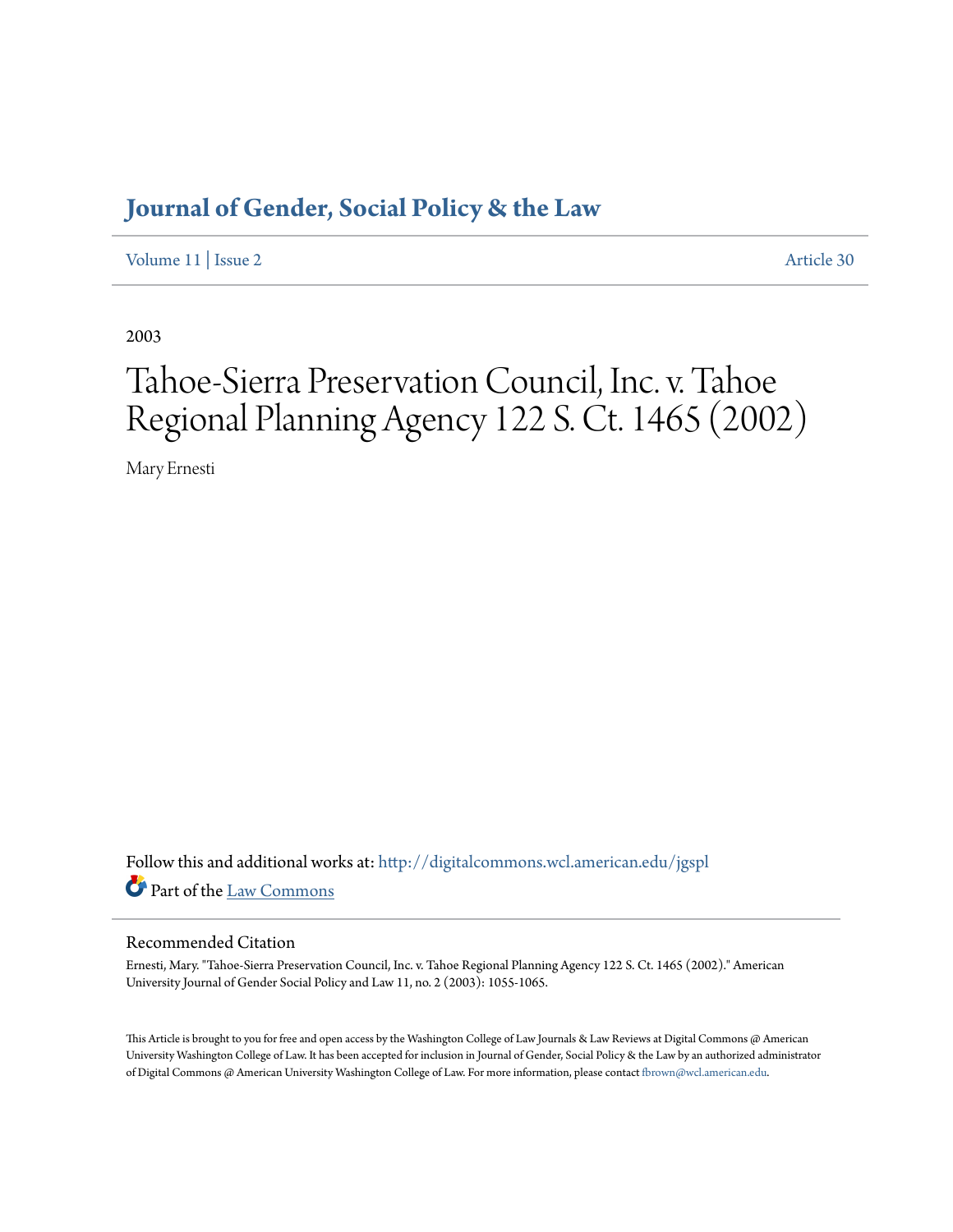### ERNESTI\_PKFINAL

# **TAHOE-SIERRA PRESERVATION** COUNCIL, INC. V. TAHOE REGIONAL PLANNING AGENCY 122 S. CT. 1465 (2002)

### **INTRODUCTION**

In Tahoe-Sierra Preservation Council, Inc. v. Tahoe Regional Planning Agency ("Tahoe III"), the Supreme Court declined to adopt a per se rule stating that whenever government adopts a moratorium prohibiting all economically viable development, regardless of its duration, then that moratorium automatically works a compensable taking of private property.<sup>2</sup> The Court reaffirmed its position that whether a moratorium on development is a compensable taking under the Fifth Amendment depends on the particular circumstances of each case.<sup>3</sup>

#### $\mathbf{I}$ **BACKGROUND**

### A. The Takings Clause

There is a distinct difference between physical takings, which unquestionably require compensation under the Fifth Amendment,<sup>4</sup> and regulatory takings, a category of takings jurisprudence that developed through common law and generally requires weighing the

<sup>1. 122</sup> S. Ct. 1465 (2002) ("Tahoe III").

<sup>2.</sup> See id. at 1477 (stating plaintiffs' position that a temporary prohibition of all economic use of land constituted a compensable taking); see generally LAND USE AND THE CONSTITUTION: PRINCIPLES FOR PLANNING PRACTICE 67-71 (Brian W. Blaesser & Alan C. Weinstein eds., 1989) (noting that when the government "takes" land, either physically or through regulation, it must pay the property owner just compensation or fair market value).

<sup>3.</sup> See Tahoe III, 122 S. Ct. at 1478 (finding that neither precedent nor "fairness and justice" demands the adoption of a per se rule).

<sup>4.</sup> U.S. CONST. amend. V (stating "... nor shall private property be taken for public use, without just compensation"); see U.S. CONST. amend. XIV (forbidding States from infringing on the federal rights guaranteed to American citizens by the United States Constitution and thereby making the Takings Clause of the Fifth Amendment applicable to state action).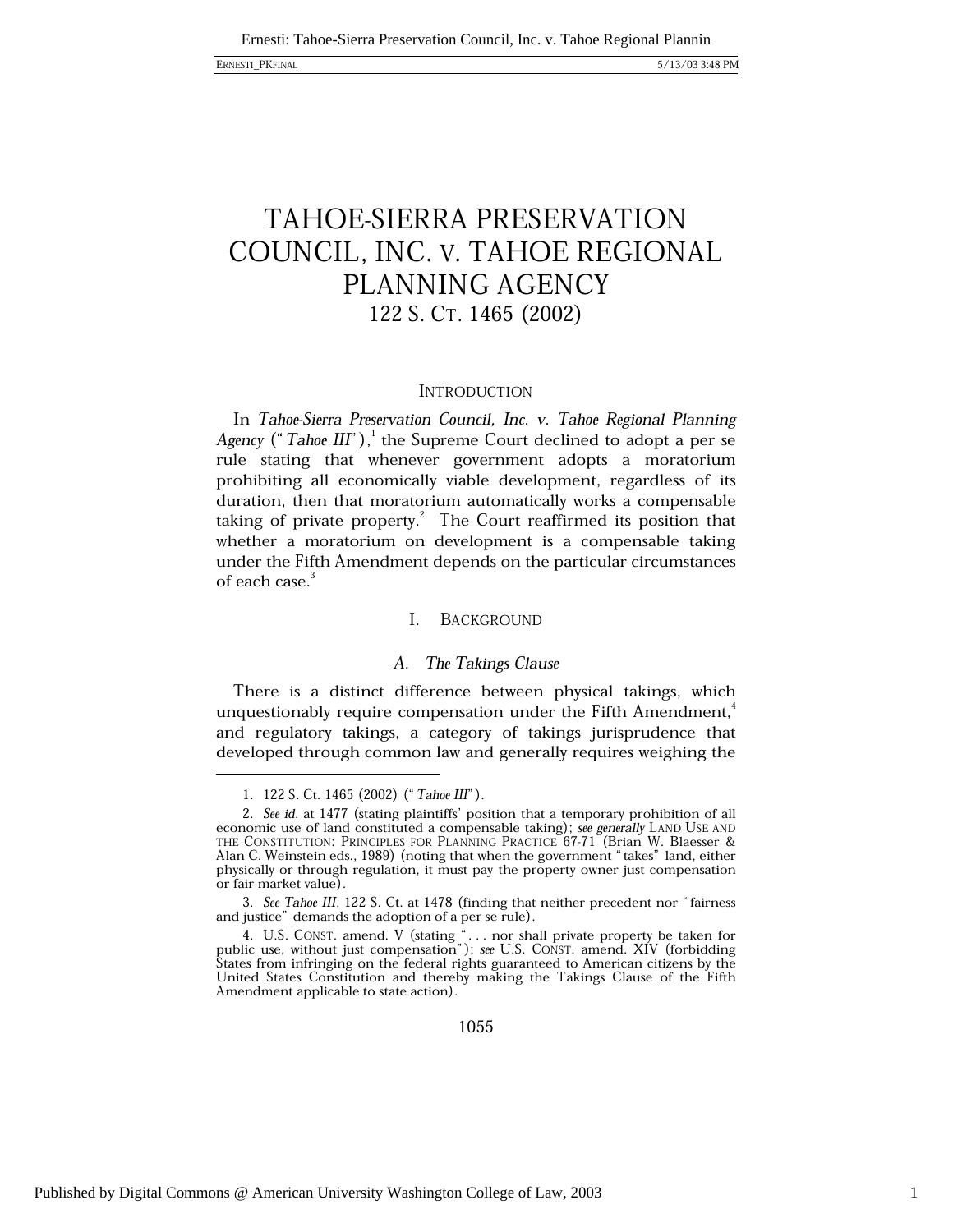facts and circumstances of each particular case.<sup>5</sup> The concept of regulatory takings was first introduced in 1922 by Justice Holmes in Pennsylvania Coal Co. v. Mahon.<sup>6</sup> Justice Holmes stated, "if regulation goes too far it will be recognized as a taking."<sup>7</sup> Regardless of the legal category of taking at bar, the over-arching theme in this area of the law is to protect private landowners from bearing the brunt of providing a public benefit, "which, in all fairness and justice, should be borne by the public as a whole."<sup>8</sup>

Since the legal recognition of regulatory takings, the Court has attempted to avoid establishing a bright-line test to determine "how far is too far."<sup>9</sup> Instead, the Court developed the current framework for deciding whether a government regulation constitutes a taking in the landmark case, Penn Central Transportation Co. v. New York City,<sup>10</sup> where a New York City law was applied to declare the Grand Central Terminal and the city block that it occupied, both owned by Penn Central, as landmarks.<sup>11</sup> The framework is an "essentially ad hoc, factual inquir $[y]$ ."<sup>12</sup> The Court in *Penn Central* stated three factors that should be considered: (1) the economic impact of the regulation, (2) the interference of the regulation with the investment expectations of the property owners, and (3) the character of the government regulation.

In Lucas v. South Carolina Coastal Council,<sup>14</sup> the Supreme Court established a rare per se rule in the area of regulatory takings

12. Id. at 124.

<sup>5.</sup> See Tahoe III, 122 S. Ct. at 1478 (stating that there is no constitutional basis for declaring that a government regulation prohibiting private uses has effectively taken private property requiring compensation for the landowner).

<sup>6. 260</sup> U.S. 393 (1922).

<sup>7.</sup> Id. at 415.

<sup>8.</sup> Armstrong v. United States, 364 U.S. 40, 49 (1960).

<sup>9.</sup> See Tahoe III, 122 S. Ct. at 1481 (discussing that the Court prefers to consider a broad range of factors when deciding if a particular regulation has worked a taking rather than relying on a precise formula).

<sup>10. 438</sup> U.S. 104 (1978) (holding that application of New York City's Landmarks Preservation Law to a designation of Grand Central Terminal as a landmark did not constitute a taking of Penn Central's property under the Fifth Amendment).

<sup>11.</sup> See id. at 115-16. Penn Central had entered into an agreement to construct an office building above the Terminal. This plan was rejected by a Commission established under the New York City law, which concluded that the development would destroy the Terminal's historic and aesthetic features that made it a landmark. Id. at 116-18.

<sup>13.</sup> See id. at 138 (finding that the challenged New York City Landmarks Law, which was designed to preserve structures of historic or aesthetic interest, promoted a permissible government goal and did not infringe on the property owners' present use or prevent a reasonable rate of return on their investment).

<sup>14. 505</sup> U.S. 1003 (1992).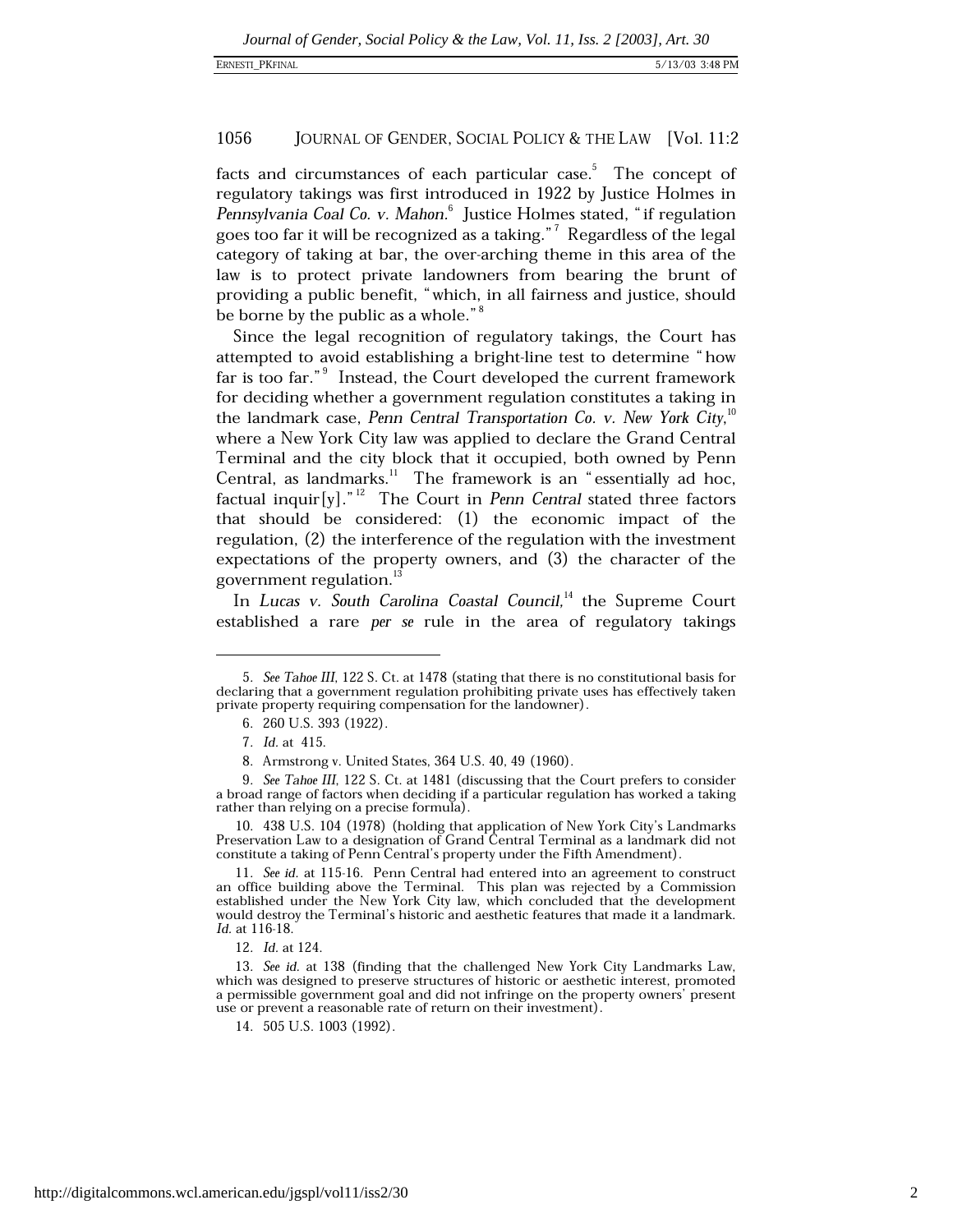jurisprudence. Petitioner Lucas purchased two residential lots in a subdivision with the intent to build single-family homes on the sites.<sup>13</sup> A statute enacted two years after Lucas purchased the lots permanently forbade any economically viable use of the land.<sup>16</sup> Because the development restriction resulted in a total diminution in the value of the real property, the Supreme Court found that a taking had occurred.<sup>17</sup> Lucas, in effect, established a new categorical rule for regulatory takings that requires a complete and permanent elimination of value to apply, not merely a decrease in value.<sup>18</sup>

### B. Tahoe-Sierra Preservation Council, Inc. v. Tahoe Regional Planning Agency

This case is part of a long-running dispute between Lake Tahoe property owners and the Tahoe Regional Planning Agency's ("TRPA") efforts to control the environmental degradation that has plagued the lake for more than forty years. Since Lake Tahoe straddles the California-Nevada border, TRPA's responsibilities include coordinating land use and environmental policies in both states.<sup>19</sup> The 1980 Tahoe Regional Planning Compact ("Compact") directed TRPA to formulate a plan to prevent and reverse damage to Lake Tahoe's clarity and distinctive blue coloration.<sup>20</sup> In August 1981, TRPA enacted a moratorium on the development of environmentally sensitive lands in order to give itself the time necessary to develop an effective plan.<sup>21</sup> This moratorium was to last until a permanent plan was adopted. $^{22}$  Formulation of the plan took longer than expected and TRPA enacted a second moratorium in August 1983, which remained in effect until April 1984, when a new

<sup>15.</sup> See id. at 1006 (describing Lucas' plans for his property).

<sup>16.</sup> See S.C. CODE ANN. § 48-39-290(A) (Law. Co-op. 1988) (barring the petitioner from erecting any permanent habitable structures on his two parcels); see also Lucas, 505 U.S. at 1007 (noting that the trial court found that the regulation rendered Lucas' land "valueless").

<sup>17.</sup> See Lucas, 505 U.S. at 1019.

<sup>18.</sup> See id. at 1015 (requiring elimination of "all economically beneficial or productive use of land" for a taking).

<sup>19.</sup> See Tahoe III, 122 S. Ct. at 1472.

<sup>20.</sup> See id. (stating that the 1980 compact directed TRPA to develop a plan addressing air and water quality, soil conservation, vegetation preservation, and noise).

<sup>21.</sup> See id. (finding that Ordinance 81-5, issued by TRPA, effectively banned development on a majority of the sensitive lands and greatly limited development on the remainder).

<sup>22.</sup> See id. (explaining that the Compact required TRPA to adopt a permanent plan).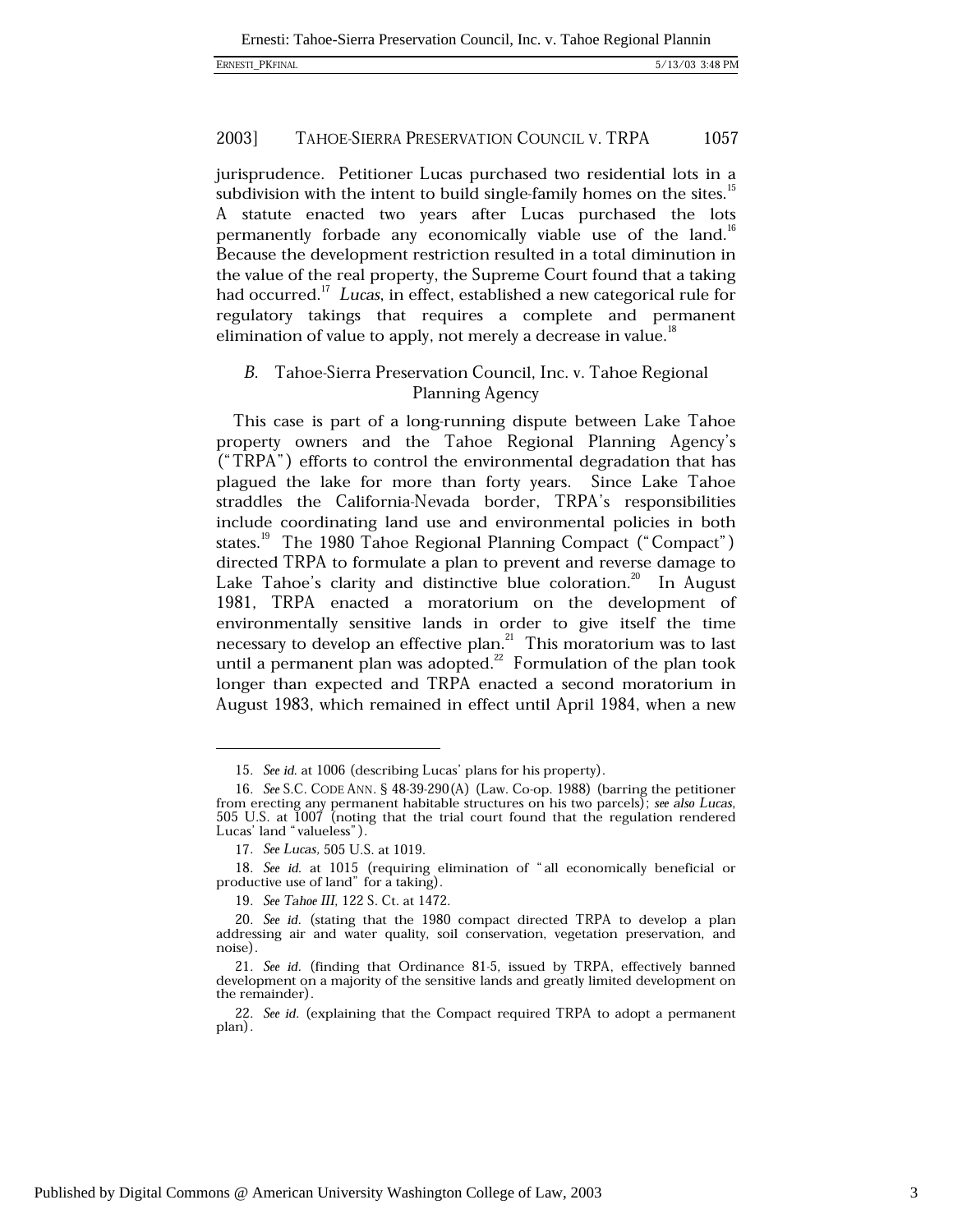regional plan was finally adopted.<sup>23</sup> California judicially challenged the new plan on the day of its adoption, after determining the new plan did not adequately protect the Lake Tahoe Basin.<sup>24</sup> The federal district court issued an injunction preventing development in certain areas within the basin that lasted until a completely revised regional plan was adopted in 1987.<sup>25</sup>

Two months after the adoption of the new regional plan in April 1984, a group of approximately 400 individual landowners and the Tahoe Sierra Preservation Council, a nonprofit corporation that represents owners of real estate in the Lake Tahoe Basin, sued TRPA claiming that the two moratoria and the 1984 final plan took their property under the Fifth Amendment Takings Clause, entitling them to monetary compensation.<sup>26</sup>

Finding Lucas controlling on the issue, the United States District Court for the District of Nevada determined that the moratoria were facially invalid because they constituted a compensable categorical taking of private property by denying the landowners all economically viable use of their land for a thirty-two month period. $^{27}$  The district court further determined that any injury to the plaintiffs following the enactment of the final plan in 1984 was the result of the court ordered injunction and not the actions of the TRPA.<sup>28</sup>

The Ninth Circuit Court of Appeals reversed the district court's ruling, finding that a temporal severance of the fee simple property interests held by the property owners was not mandated by precedent.<sup>29</sup> It further held that the two ordinances at issue did not

<sup>23.</sup> See id. at 1473 (stating that the complexity of the task required TRPA to adopt Resolution 83-21, which banned development on all sensitive lands until a new regional plan was adopted eight months later).

<sup>24.</sup> See id. (indicating that California sought to enjoin implementation of the resolution because it was not sufficiently stringent).

<sup>25.</sup> See id. (noting that the injunction prohibited new construction on sensitive lands in the Basin).

<sup>26.</sup> See id. at 1474 n.7 (stating that the challenge to the 1984 plan was not before the court because it was the federal injunction against implementing the plan that caused the post-1984 injuries).

<sup>27.</sup> See id. at 1475 (discussing the district court's application of Lucas to the moratoria). The district court found no taking had occurred under the Penn Central factors. Id.

<sup>28.</sup> See Tahoe-Sierra Pres. Council, Inc. v. Tahoe Reg'l Planning Agency, 34 F. Supp. 2d 1226, 1245-48 (D. Nev. 1999) ("Tahoe I") (finding that the TRPA could not be liable to the property owners for compensation, because its actions were not both the cause in fact and the proximate cause of the injury the property owners sustained).

<sup>29.</sup> See Tahoe-Sierra Pres. Council, Inc. v. Tahoe Reg'l Planning Agency, 216 F.3d 764, 775-79 (9th Cir. 2000) ("Tahoe II") (engaging in an in-depth analysis of Supreme Court precedent and concluding that the district court misinterpreted these cases to support conceptual severance-the notion that a separate property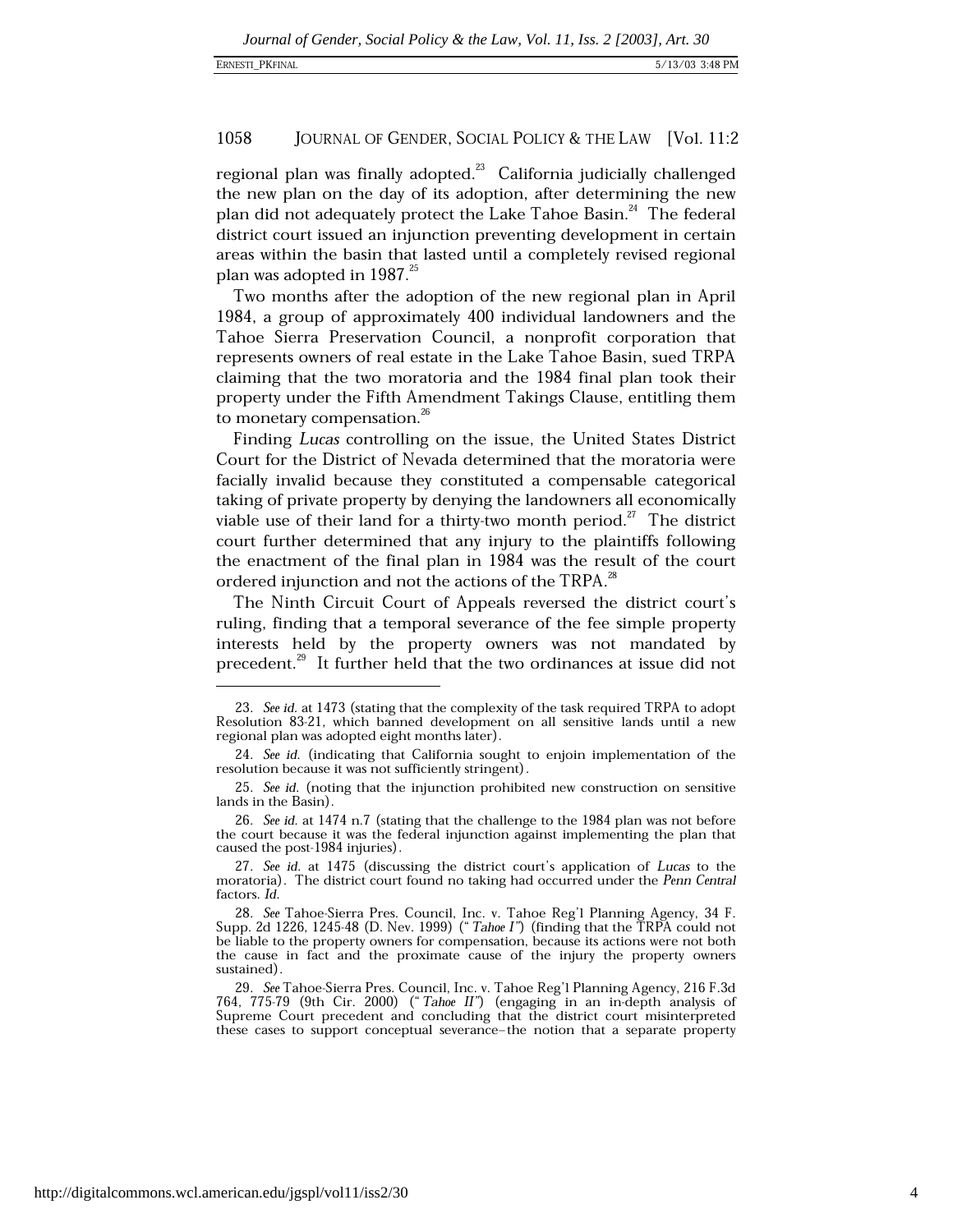deprive the property holders of all the use or value in their land<sup>30</sup> and, therefore, did not work a categorical taking of property.<sup>31</sup> The court of appeals upheld the district court's determination regarding the 1984 final regional plan.<sup>32</sup>

The Supreme Court granted certiorari to consider the narrow issue of whether temporary moratoria on land development are a regulatory taking of land that requires compensation under the Takings Clause of the Fifth Amendment.<sup>33</sup>

### II. MAJORITY OPINION

In Tahoe-Sierra Preservation Council, Inc. v. Tahoe Regional Planning Agency the Supreme Court systematically analyzed the applicable takings jurisprudence and rejected the categorical rule the plaintiffs advocated.<sup>34</sup> The Court also rejected less severe or modified versions of the rule.<sup>35</sup> Instead, the Court reaffirmed the applicability of a caseby-case analysis to determine if a government regulation has worked a taking.<sup>36</sup> The decision was 6-3 with Justices O'Connor, Kennedy,

interest could be identified instead of considering the "parcel as a whole"—in the present case).

<sup>30.</sup> See id. at 780-81 (basing this finding on the "'general scope and dominant features'" of the two moratoria).

<sup>31.</sup> See id. (noting that moratoria, by their very nature, are temporary and that the temporary prohibition on development did not render the fee simple interest in the land valueless). Rather, the court found that the future development possibilities of the land had a "substantial present value." Id. at 781. Similarly, the moratorium did not deny the property owners "use" of the property since this property interest<br>also exists on a continuum and plaintiffs had future "use" possibilities once the moratoria expired. Id. at 782.

<sup>32.</sup> See id. at 785 (explaining that the TRPA adopted a plan that would comply with the Compact and had been advised by Counsel that its legislative discretion would be given great deference). Therefore, the court of appeals reasoned, the TRPA could not foresee that the 1984 plan would be enjoined or that it would lose a lawsuit. Id. In addition, TRPA may not be held liable for the effects of the injunction because of a lack of causal connection between the alleged wrongdoing and the purported harm. Id.

<sup>33.</sup> See Tahoe-Sierra Pres. Council, Inc. v. Tahoe Reg'l Planning Agency, 216 F.3d 764 (9th Cir. 2000), cert. granted, 533 U.S. 948 (June 29, 2001) (No. 00-1167) (granting certiorari to examine "Whether the Court of Appeals properly determined that a temporary moratorium on land development does not constitute a taking of property requiring compensation under the Takings Clause of the United States<br>Constitution?").

<sup>34.</sup> See Tahoe III, 122 S. Ct. at 1478 (stating, "... our cases do not support their proposed categorical rule—indeed fairly read, they implicitly reject it," in regards to the proposed rule requiring governmental compensation for any restriction on all economic use of land, no matter how short in duration).

<sup>35.</sup> See id. (finding that considerations of fairness and justice do not require the Court to adopt modified versions of the categorical rule).

<sup>36.</sup> See id. (reaffirming the need to evaluate the circumstances of each particular case).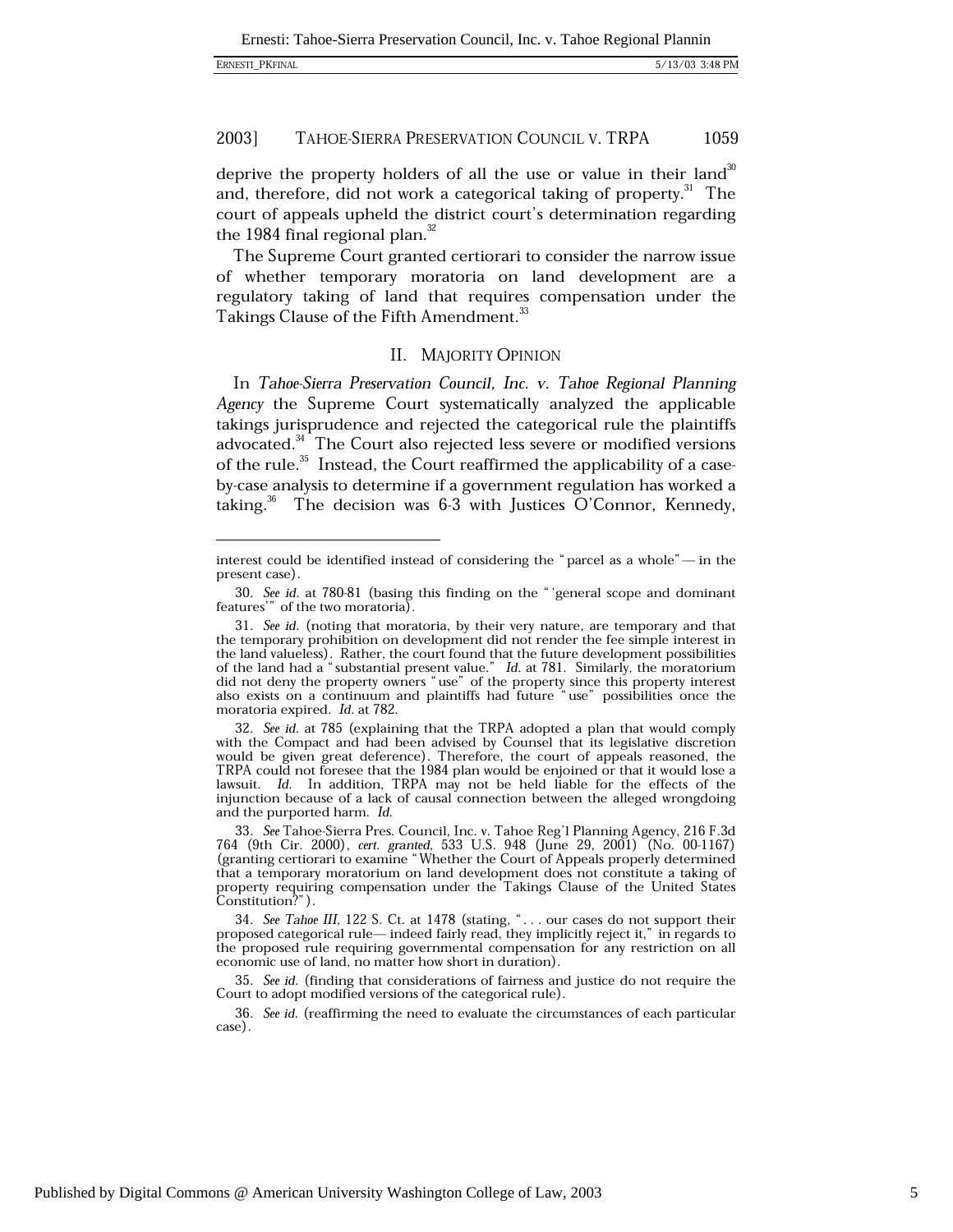Souter, Ginsburg, and Breyer joining in the opinion of the Court written by Justice Stevens.<sup>37</sup>

### A. Precedent Does Not Support a Categorical Rule

The first issue the Supreme Court addressed in TRPA III was the validity of the categorical rule advocated by the plaintiffs when evaluated against applicable precedent.<sup>38</sup> The plaintiffs' primary claim was that precedent provides for the division of fee simple estates into finite temporal segments and that if all economically feasible use of the land was denied in one of those segments, then governmental compensation was required.<sup>39</sup>

The Court denied the validity of a temporal segmentation of the fee estate, arguing that a fee estate is necessarily infinite in duration, because allowing the disaggregation of temporal slices of the fee simple estate would render any delay of all economically viable use of the land, no matter how short in duration, a taking that required compensation.<sup>40</sup>

In rejecting the plaintiffs' contention that Lucas was controlling for the question presented, the Court reaffirmed the utility of the Penn Central weighing factor analysis discussed earlier.<sup>41</sup> Lucas, the Court pointed out, only applies to the "'extraordinary case'" in which a property owner is denied all economically feasible use of his land.<sup>42</sup> Accordingly, the Court asserted that "a fee simple estate cannot be

<sup>37.</sup> Id. at 1470.

<sup>38.</sup> See id. at 1477-78 (describing the analytical framework the Supreme Court applied to reject the proposed categorical rule that compensation was required whenever a moratorium was imposed).

<sup>39.</sup> See id. at 1483 (describing plaintiffs' efforts to bring their case under the Lucas umbrella by arguing that Lucas' categorical rule could apply to both temporary and permanent takings, provided all economically beneficial use of the land was denied during the challenged period); see id. (discussing the circular reasoning employed by plaintiffs when defining the property interest that was allegedly taken by the government in terms of the challenged regulation).

<sup>40.</sup> See id. at 1481 (reiterating the Court's support of the Penn Cent. Transp. Co. v. New York City, 438 U.S. 104, 131 (1978), "parcel as a whole" doctrine where the effect of the challenged regulation is analyzed in terms of its impact on the whole parcel, not a just a portion of it); see also Keystone Bituminous Coal Ass'n v. DeBenedictis, 480 U.S. 470, 498 (1987) (rejecting a "spatial" conceptual severance); Andrus v. Allard, 444 U.S. 51, 67-68 (1979) (rejecting a "functional" severance).

<sup>41.</sup> See Tahoe III, 122 S. Ct. at 1478 n.16 (noting that the moratorium may have constituted a taking under a Penn Central analysis but the plaintiffs failed to challenge the district court's determination that a taking had not occurred under the *Penn*<br>Central factors); see also discussion supra notes 10-13 and accompanying text.

<sup>42.</sup> See Tahoe III, 122 S. Ct. at 1484 (stating that absent the rare circumstance where a government regulation effects a complete and permanent elimination in value, as in Lucas, the fact finder must engage in a fact specific inquiry to determine whether the regulation has worked a taking).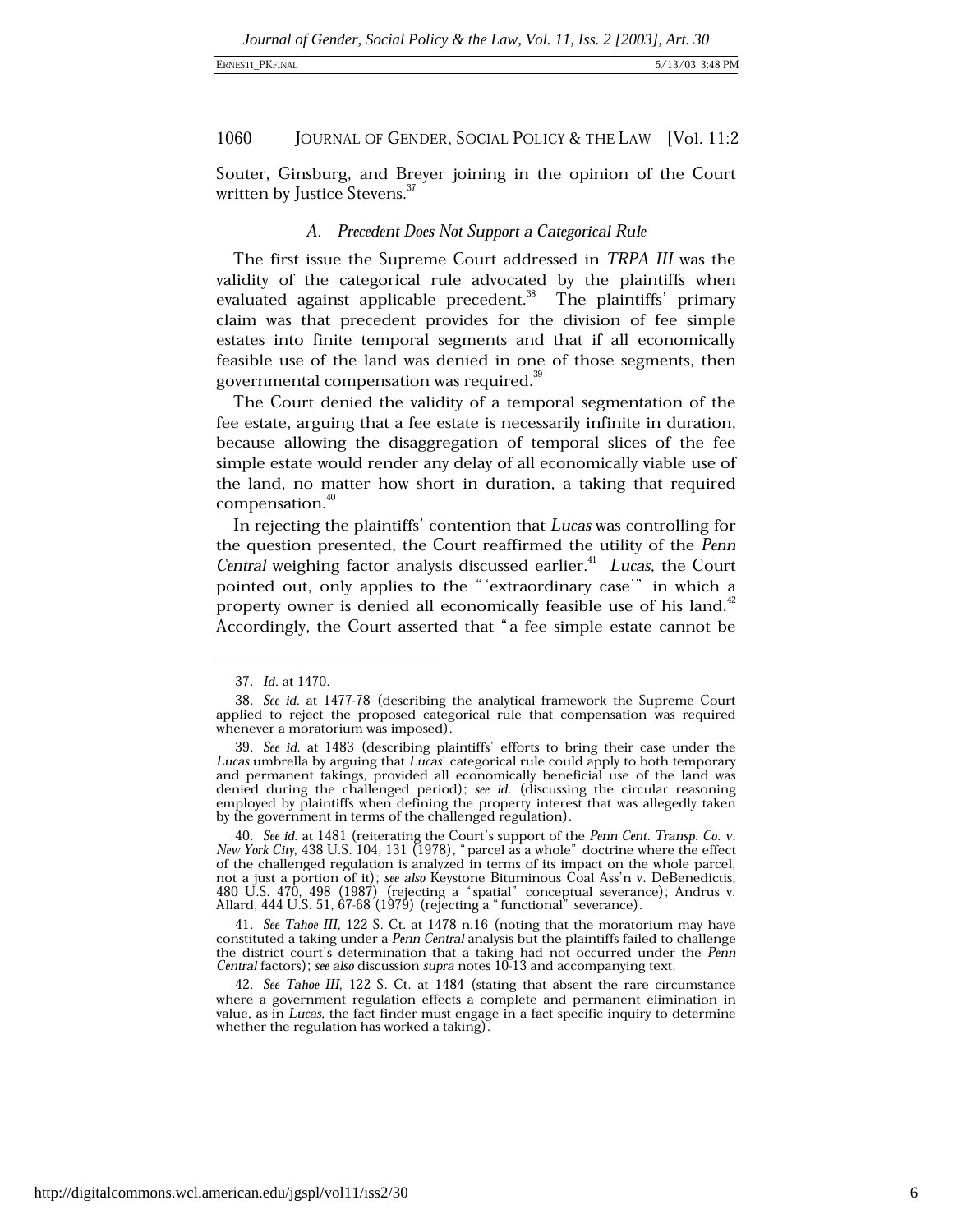rendered valueless by a temporary prohibition on economic use, because the property will recover value as soon as the prohibition is lifted." $43$ 

### The Armstrong Principle of "Fairness and Justice" Does Not Support the *B.* Adoption of a New Categorical Rule

Next, the Court analyzed whether it was necessary, under considerations of "fairness and justice," to adopt any of three per se theories to find that the moratoria had worked a taking.<sup>44</sup> The first theory the Petitioner urged the Court to adopt was a new categorical rule requiring compensation whenever the government temporarily denies a property owner economically viable use of her land.<sup>45</sup> Due to the broader public policy implications of denying state and local governments traditional land use tools that this option would eliminate, the Court found that "the extreme categorical rule that any deprivation of all economic use, no matter how brief, constitutes a compensable taking surely cannot be sustained."<sup>46</sup> The Court pointed out that while the length of time a temporary development restriction is in effect is not dispositive of whether the regulation has worked a taking, time remains an important factor that should be considered.<sup>47</sup> Consequently, the Court recognized that the analytical framework established in Penn Central gives the judicial system the necessary tools to effectively weigh the unique circumstances of each case to ensure that the "fairness and justice" concerns of the Fifth Amendment are not offended.<sup>48</sup>

The Court considered the second and third options under the same rubric.<sup>49</sup> The second option qualified an across-the-board rule

<sup>43.</sup> Id.

<sup>44.</sup> See id. (adopting language from Armstrong v. United States, 364 U.S. 40, 49 (1960), demonstrating the Court's concern that private property owners should not be forced to bear the costs of a public benefit).

<sup>45.</sup> See id. (considering that the notions of fairness and justice could be applied based on several different theories to support a conclusion that the moratoria constituted a taking).

<sup>46.</sup> See id. at 1485 (determining that such a rule could encourage premature government decision making or make routine government functions too expensive).

<sup>47.</sup> See id. at 1486 (stating the importance of the length of time the regulation was in effect in evaluating its impact on the investment-backed expectations of the property owner, without giving this factor undue weight).

<sup>48.</sup> See id. (asserting the importance of Justice O'Connor's concurring opinion in Palazzolo v. Rhode Island, 533 U.S. 606, 636 (2001), in which she enumerated the more thorough examination afforded by weighing "all relevant circumstances" rather than applying a bright-line test).

<sup>49.</sup> See id. at 1484 (establishing that the Court's adoption in any form of a categorical rule would only be made out of considerations of "fairness and justice").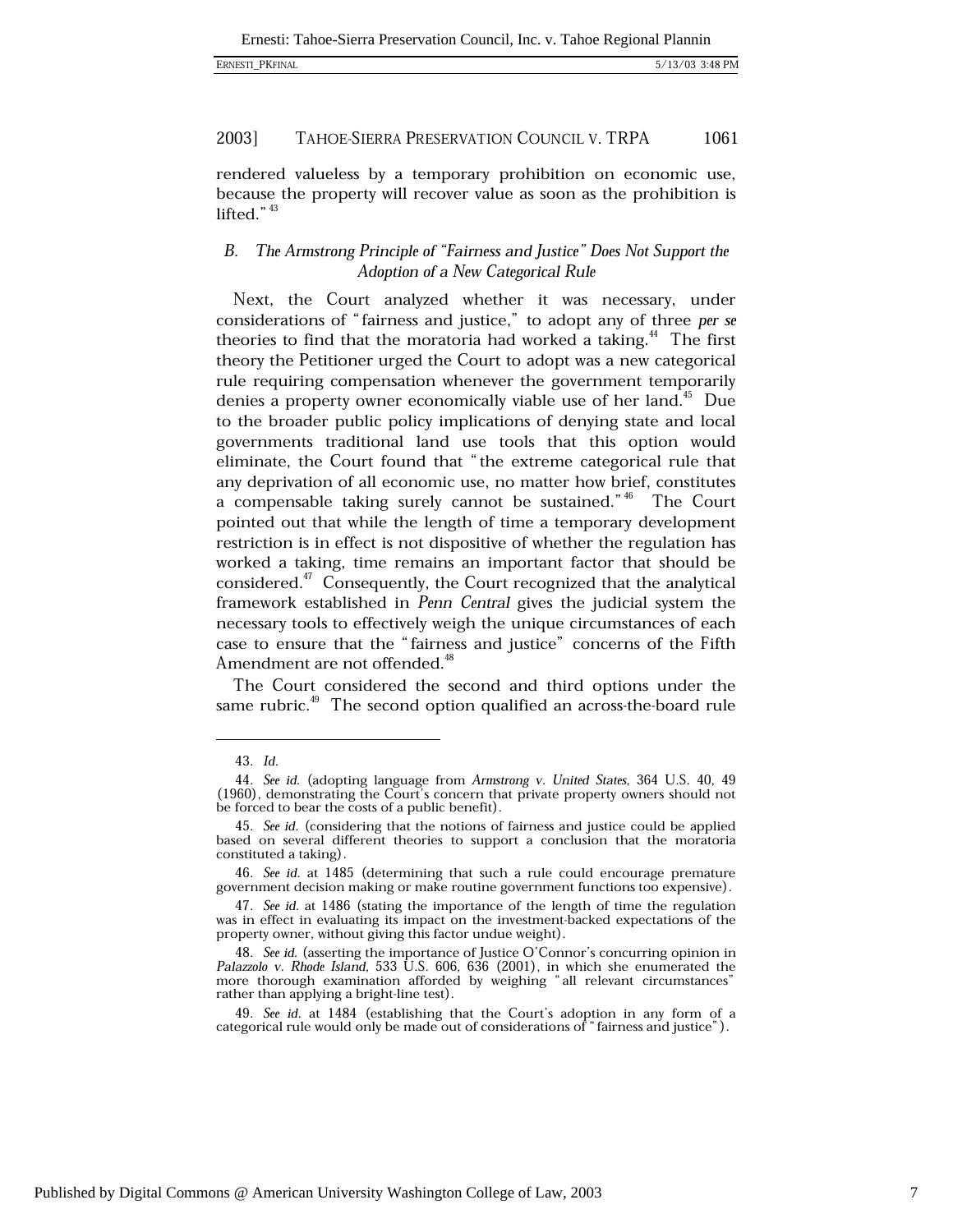requiring compensation whenever the government deprives a property owner "economically viable use" of her land with an exception for typical planning tools such as building permits or changes in zoning.<sup>50</sup> The Court rejected this option primarily because it provided no exception for planning moratoria, which the Court determined to be "an essential tool of successful development."<sup>51</sup> The third option would have allowed temporary restrictions on land use, but would fix a time period that, once crossed, would require the government to compensate landowners.<sup>52</sup> The Court also discarded this third option based on the district court's finding that the thirty-two month delay in formulating the 1984 Regional Plan was not unreasonable.<sup>53</sup> Since the delay was not unreasonable, the Court was unwilling to declare that all delays in development over one year are constitutionally invalid and instead reiterated the requirement for a case-by-case evaluation of reasonableness.

### **III. DISSENTING OPINIONS**<sup>55</sup>

Chief Justice Rehnquist's dissent criticized three main points of the majority opinion.<sup>56</sup> First, Rehnquist argued that the Court's grant of certiorari fairly encompassed not only the two moratoria the majority considered but also the time period between the enactment of the 1984 Regional Plan and the adoption of the revised plan in 1987.<sup>57</sup>

<sup>50.</sup> See id. at 1487 (noting this version of the per se rule would not take into account the good faith of the government, the reasonable expectations of the property owners, or the actual effect of the moratoria on property values).

<sup>51.</sup> See id. (showing that the Court specifically considered the probability of illconceived planning under this version of the per se rule, the property owners' rush to develop, and the need to protect the decision-making process during the formulation of a regional plan).

<sup>52.</sup> See id. at 1486-87 (stating that an amicus brief submitted by the Institute for Justice suggested a version of the categorical rule requiring a one year time limit).

<sup>53.</sup> See id. at 1489 (finding that moratoria greater than one year do not necessarily place a special burden on property owners and determining that establishment of a specific duration for development moratoria is better left to state legislatures).

<sup>54.</sup> See id. (reaffirming that the length of time the moratorium is in effect is an important, but not a determinative, factor in assessing its constitutionality).

<sup>55.</sup> See id. at 1496-98 (Thomas, J., dissenting) (arguing that a conceptual severance of the fee simple interest is allowed and, accordingly, that a taking occurred in this case). Justice Scalia joined Justice Thomas's dissenting opinion. Id. at 1496.

<sup>56.</sup> See id. at 1490 (Rehnquist, C.J., dissenting) (indicating Justices Scalia and Thomas joined the Chief Justice's dissent).

<sup>57.</sup> See id. at 1491 (Rehnquist, C.J., dissenting) (asserting that the proper time frame for the Court's inquiry should have been 1981-1987, which includes both moratoria and the time period covered by the 1984 injunction).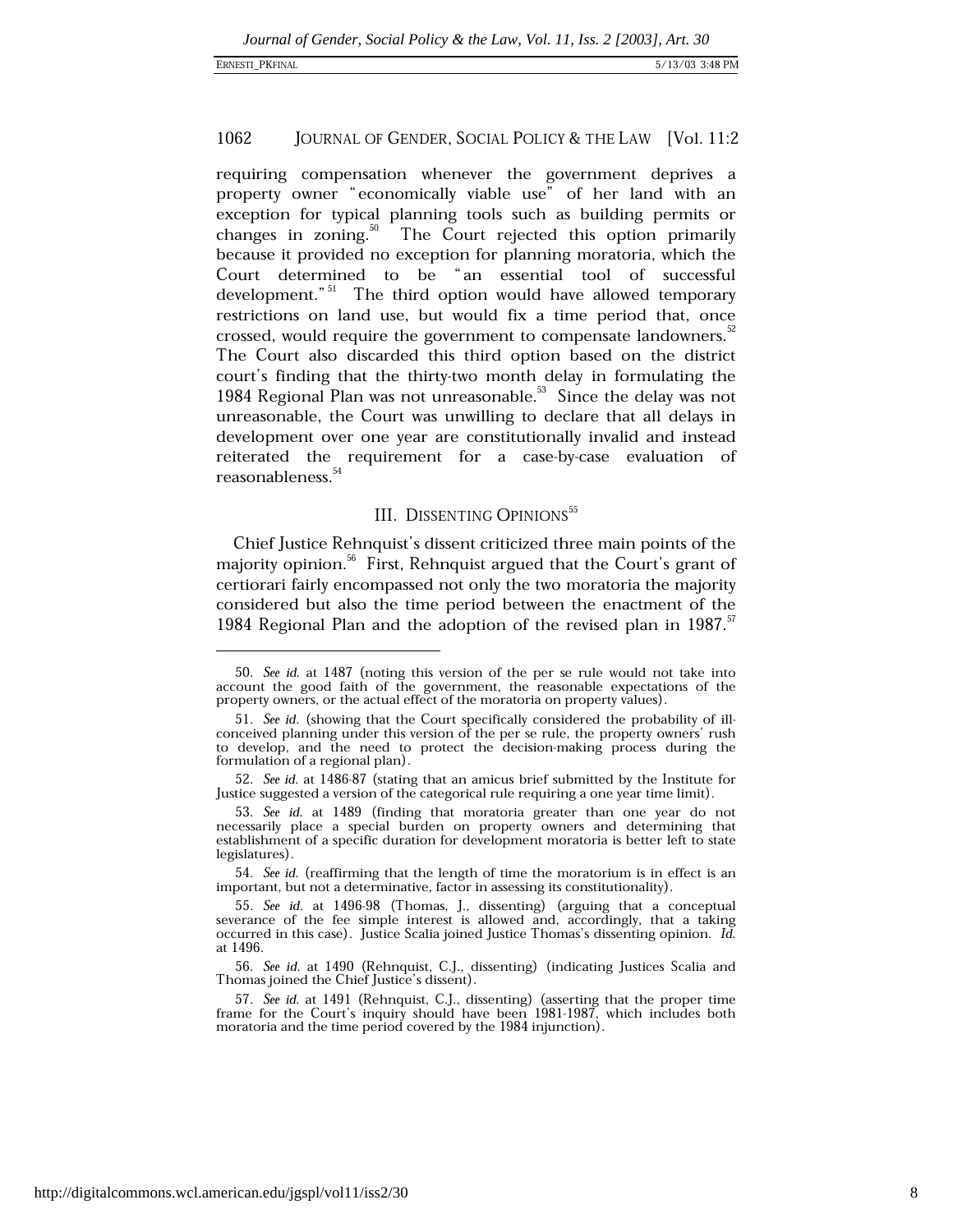The dissent reasoned that TRPA was responsible for the Compact and the pursuant regulations, and that TRPA's failure to comply with its own directives resulted in the court ordered injunction against the implementation of the final regional plan.<sup>38</sup> Therefore, the dissent argued that the majority should have addressed the entire six-year time period the property owners challenged.<sup>39</sup>

The dissent next argued that a six-year ban on development was a taking under Lucas because the property owners were denied all economic use of their land during the time period.<sup>60</sup> It attacked the majority's contention that the deprivation in this case was "temporary" by relying on the "permanent" two-year prohibition on development that the Court in Lucas found was a taking.<sup>61</sup> The dissent criticized the majority for placing too much emphasis on the label given by government to the regulation. $62$  Instead, the dissent argued, courts should take into account the perception of the property owner when assessing the temporary or permanent nature of a government action that denies all economically beneficial use of the land.<sup>b3</sup> Accordingly, the dissent found that the six-year

62. See id. (Rehnquist, C.J., dissenting) (arguing that government now has the incentive to label land use regulations "temporary" or to establish a set number of years in an effort to avoid constitutional challenges to their validity).

<sup>58.</sup> See id. (Rehnquist, C.J., dissenting) (describing TRPA as the "moving force" behind the property owners' inability to construct single family homes on their land).

<sup>59.</sup> See id. at 1491-92 (Rehnquist, C.J., dissenting) (commenting that the "temporary prohibition" was in effect for six years and comparing this case, where a moratoria was found to be a temporary taking, with Lucas, where the taking was found to be permanent despite the passage of only two years).

<sup>60.</sup> See id. at 1491-92 (Rehnquist, C.J., dissenting) (relying on the district court's determination that the property owners were denied all economically viable use of their land during the two moratoria, that the court of appeals did not overturn this finding and that the majority opinion does not dispute the contention that the property owners were forced to leave their land idle following the 1984 injunction).

<sup>61.</sup> See id. at 1492 (Rehnquist, C.J., dissenting) (finding support for its position in the fact that the "permanent" deprivation of use at issue in Lucas was later rendered<br>
"temporary" by subsequent statutory amendment and that compensation for<br>
"temporary" takings was explicitly authorized by First English Evangelical held that temporary and permanent takings are not different when all beneficial use of the land is denied to the landowner. Id. at 1496 (Thomas, J., dissenting).

<sup>63.</sup> See id. at 1492-94 (Rehnquist, C.J., dissenting) (finding that a temporary moratorium on development is comparable to a forced leasehold, from the property owner's point of view, and this perception entitles the property owner to compensation under the Fifth Amendment). The dissent cites a series of World War II era cases in which the government conceded it had to give compensation for condemned leasehold interests that were used to support the war effort. Id. at 1493. The dissent cited these cases in order to emphasize the "practical equivalence," from the point of view of the property owner, between the forced leasehold and the ban on development for the property owner, which was at issue in this case. Id.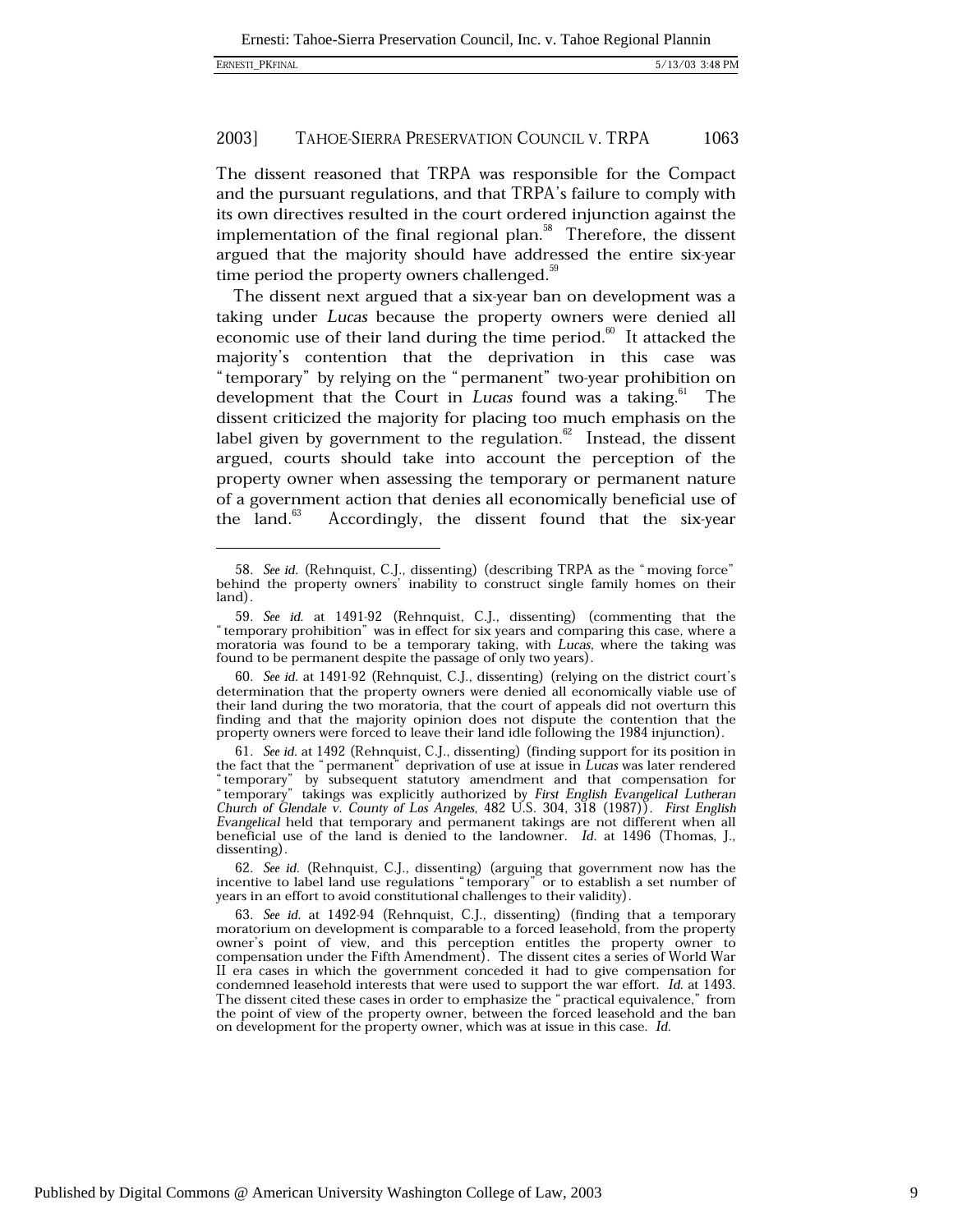### ERNESTI\_PKFINAL

#### 1064 JOURNAL OF GENDER, SOCIAL POLICY & THE LAW [Vol. 11:2

"temporary" ban on development was a taking.

Lastly, the dissent attempted to calm the fears of the majority that the use of traditional land-use planning devices would be threatened if a taking were found in this case.<sup>64</sup> The dissent recognized that the use of these devices by government is generally an incident of property ownership.<sup>65</sup> Regulations that delay a final land use decision are grounded in state property law, thereby insulating them from takings claims.<sup>66</sup> These regulations include building permits, changes in zoning schemes, and variances.<sup>67</sup> However, the dissent argued, moratoria prohibiting all economic use lasting for six years cannot be classified as short-term planning devices and cannot be categorized as an implied limitation of state property law because these moratoria evolved separately from zoning and permit requirements.<sup>68</sup> Thus, it is possible that they should not be viewed as an implied incident of ownership, though these issues were not before the Court.<sup>69</sup> The dissent found that the extended nature of the moratoria alone was enough to disqualify the moratoria as an implied limitation of property ownership and establish a taking.<sup>70</sup>

### IV. IMPLICATIONS AND CONCLUSION

Tahoe-Sierra Preservation Council, Inc. v. Tahoe Regional Planning Agency does not preclude property owners from challenging the constitutionality of land-use regulations.<sup>71</sup> Rather, it established the

68. See id. at 1495 (Rehnquist, C.J., dissenting) (drawing a distinction between moratoria that prohibit certain uses, such as construction of fast food restaurants, from moratoria that ban all development).

70. See id. at 1496 (Rehnquist, C.J., dissenting) (emphasizing that the original moratorium in this case was only to last ninety days, signifying TRPA's understanding that moratoria are to be of limited duration).

71. See id. at 1478 n.16 (2002) (stating the moratoria may have constituted a taking under a Penn Central analysis and that this issue was not properly before the Court, as the property owners had failed to challenge the district court's determination that the average property owner did not have a reasonable investment-backed expectation that he could build a single-family home during the

<sup>64.</sup> See id. at 1494 (Rehnquist, C.J., dissenting).

<sup>65.</sup> See id. (Rehnquist, C.J., dissenting) (finding that the right to enjoy one's property is limited by a reasonable exercise of governmental power).

<sup>66.</sup> See id. at 1494 (Rehnquist, C.J., dissenting) (determining that the state has the ability to delay final land-use decisions on a short-term basis).

<sup>67.</sup> Id. (Rehnquist, C.J., dissenting) ("The right to improve property, of course, is subject to the reasonable exercise of state authority, including the enforcement of valid zoning and land-use restrictions." (citing Palazzolo v. Rhode Island, 533 U.S.  $606, 627 (2001))$ .

<sup>69.</sup> See id. (Rehnquist, C.J., dissenting) (stating that these moratoria also differ from permit requirements in that a permit system implies that a permit will be granted if certain conditions are met whereas a temporary ban on development suggests that all uses could be prohibited permanently).